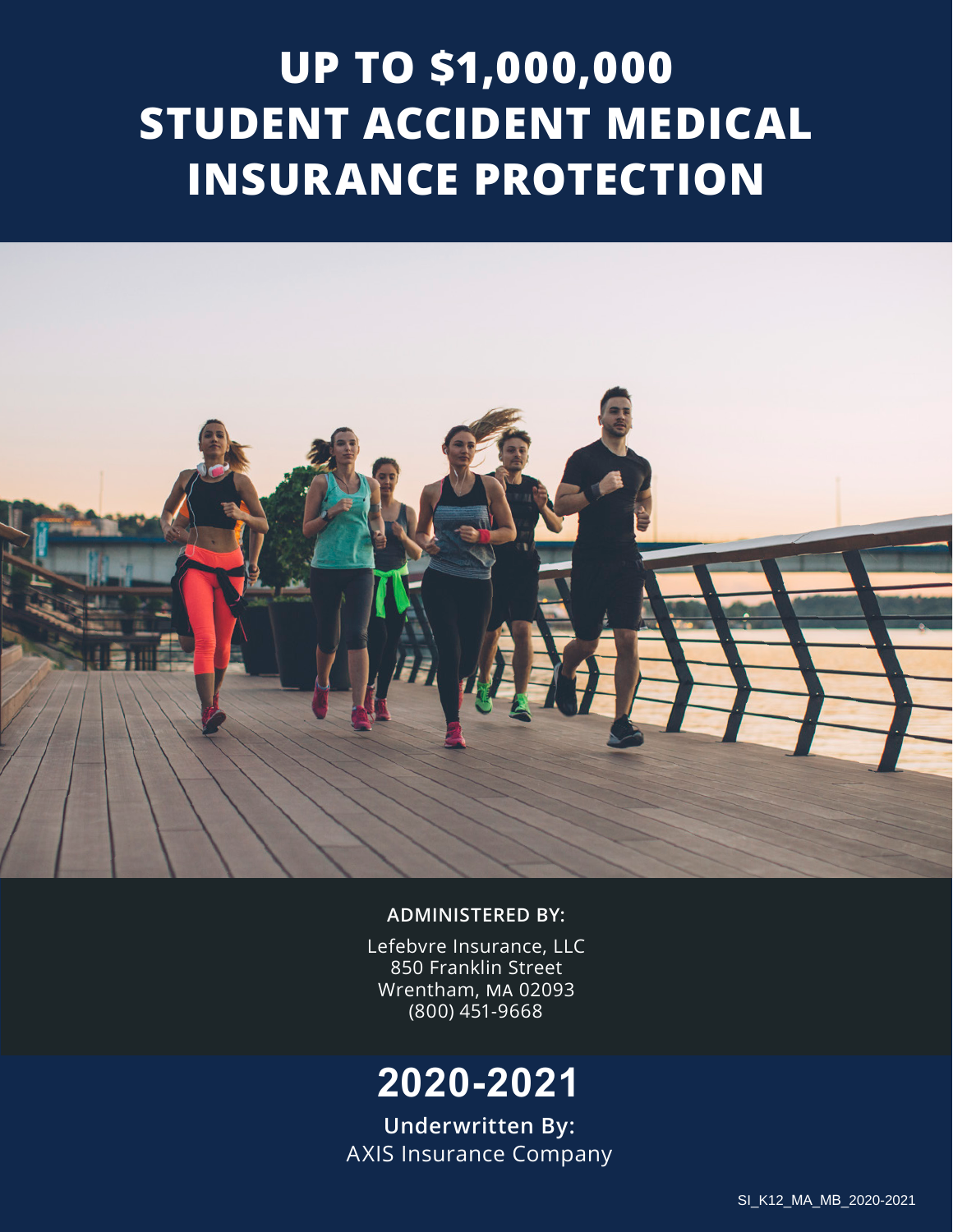#### **24 HOUR ACCIDENT COVERAGE**

Provides accident coverage for the full 24 hours of the day, not only during school hours, but also at home or on weekends, during vacation periods, at camp, anytime, anywhere when school is not in session. SEE EXCLUSIONS.

Full Time, Registered Student K-12, Teachers, Administrative and Other Personnel . . . . . . . . . . . . . . . . . . . . . . . . . \$50.00

#### **SCHOOL TIME ACCIDENT COVERAGE**

Provides coverage while in attendance at school during the hours and on the days that school is in session. Includes traveling directly and without interruption to or from the Insured's residence and the school for regular school session, for such travel time as is required, but not to exceed one hour after school is dismissed, or if additional travel time on the school bus is required, coverage here under shall extend for such additional travel time as might be necessary. Participation in or attending an activity exclusively organized, sponsored and solely supervised by the school and whileunderthesupervisionofschoolemployees. Travelislimited to school supervised transportation. SEE EXCLUSIONS.

Full Time, Registered Student K-12, Teachers, Administrative and Other Personnel . . . . \$8.00

#### **CONDITIONS**

The accident must be reported immediately to a school authority under the School Time Coverage. Under the 24 Hour Coverage report the accident to the school or Lefebvre Insurance (the address is below). The claim form must be filed with the Company within 90 days after the accident. Covered Excess Expenses must be incurred within 90 days from the date of accident. Related expenses are eligible for up to two years from the date of accident. A claim for those Covered Expenses must be submitted to the Company for payment as soon as reasonably possible, but no later than one year from the date of service. It is the parent's responsibility to file the claim form within 90 days.

#### **Direct All Questions and Correspondence To:**

LEFEBVRE INSURANCE, LLC 850 Franklin Street Wrentham, MA 02093 (800) 451-9668

This brochure is not a contract. It is simply an illustration of benefits. You may read the master policy at the school district office. You will not receive an Individual Accident Policy. Keep your cancelled check, as it is proof of purchase. DO NOT SEND CASH.

**Disclosure:** US insurance coverage is underwritten by AXIS Insurance Company. Coverage is subject to exclusions and limitations and may not be available in all US states and jurisdictions. Product availability and plan design features, including eligibility requirements, descriptions of benefits, exclusions or limitations may vary depending on local country or US state laws. Full terms and conditions of coverage, including effective dates of coverage, benefits, limitations, and exclusions, are set forth in the policy.

THIS INSURANCE DOES NOT COORDINATE WITH ANY OTHER INSURANCE PLAN. IT DOES NOT PROVIDE MAJOR MEDICAL OR COMPREHENSIVE MEDICAL COVERAGE AND IS NOT DESIGNED TO REPLACE MAJOR MEDICAL INSURANCE. FURTHER, THIS INSURANCE IS NOT MINIMUM ESSENTIAL BENEFITS AS SET FORTH UNDER THE PATIENT PROTECTION AND AFFORDABLE CARE ACT. IF YOU DON'T HAVE MINIMUM ESSENTIAL COVERAGE, YOU MAY OWE ADDITIONAL PAYMENT WITH YOUR TAXES.

#### **OPTIONAL \$50,000.00 Extended Dental Benefit**

When this option is purchased, the basic dental benefit will be extended to provide for the Usual & Customary Charges for Dental Treatment of a Dental Injury expenses incurred within 2 years from the date of the Covered Injury. Also included in this benefit are the following:

- 1. Dental Treatment means Replacement of caps, crowns, dentures, and orthodontic appliances, (including braces) fillings, inlays, crozat appliances, endodontics, oral surgery, examinations and x- ray services required as a result of Injury.
- 2. In no event shall the Company's payment exceed the Usual & Customary Charge normally made by a Dentist for necessary treatment actually rendered during the 104-week period immediately following the date of Covered Injury; if there is more than one way to treat a dental problem, the Company will pay benefits for the least expensive procedure provided that this meets acceptable dental standards.
- 3. If the Insured's Dentist certifies, in writing to the Claim Administrator, that treatment must be deferred until after two (2) years from the date of the Accident, a maximum of \$800.00 will be paid. Deferred Treatment must be completed within two (2) years of the expiration of the Initial Treatment Period. No bills will be paid without written certification. Services must commence within 90 days from the date of the Covered Injury. This benefit is in effect 24 hours a day, even when purchased with School Time Coverage.

Full Time, Registered Student K-12,

Teachers, Administrative and Other Personnel . . . . . \$8.00

This coverage **cannot** be purchased without School Time or 24 Hour coverage.

#### **ACCIDENTAL DEATH AND DISMEMBERMENT**

When Injury shall result in anyone of the following losses within 180 days from the date of accident, the company will pay for loss of:

| (\$15,000 for a death under the Sports Condition of Coverage)<br>Both hands or both feet or the entire |  |
|--------------------------------------------------------------------------------------------------------|--|
|                                                                                                        |  |
|                                                                                                        |  |
| Either One Hand or One Foot and the                                                                    |  |
|                                                                                                        |  |
| One Hand or One Foot or the                                                                            |  |
|                                                                                                        |  |

"Loss" of a hand or foot means complete severance through or above the wrist or ankle joint. "Loss" of sight of an eye means total and irrecoverable loss of the entire sight in that eye. "Loss" of thumb or index finger means complete severance through or above the metacarpophalangeal joint of both digits. If more than one Loss is sustained by an Insured as a result of the same accident, only one amount, the largest, will be paid.

#### **Effective & Termination Date**

Coverage begins at 12:01 AM on the date the School receives a completed application and payment of premium. Otherwise, coverage begins on the day of receipt of the application and the first official day of school or the first official practice of interscholastic athletics/activities.

The coverage terminates on the date the Insured ceases to be a registered student or the termination date of the policy, whichever occurs first. If the student, teacher, or administrative employee moves or transfers to another Public or Parochial Day School, the student, teacher, or administrative employee will be covered at the new school until this policy expires. If the premium check is returned from the bank for any reason, the coverage is null and void.

All other coverages end when School begins regularly scheduled classes for the following School term.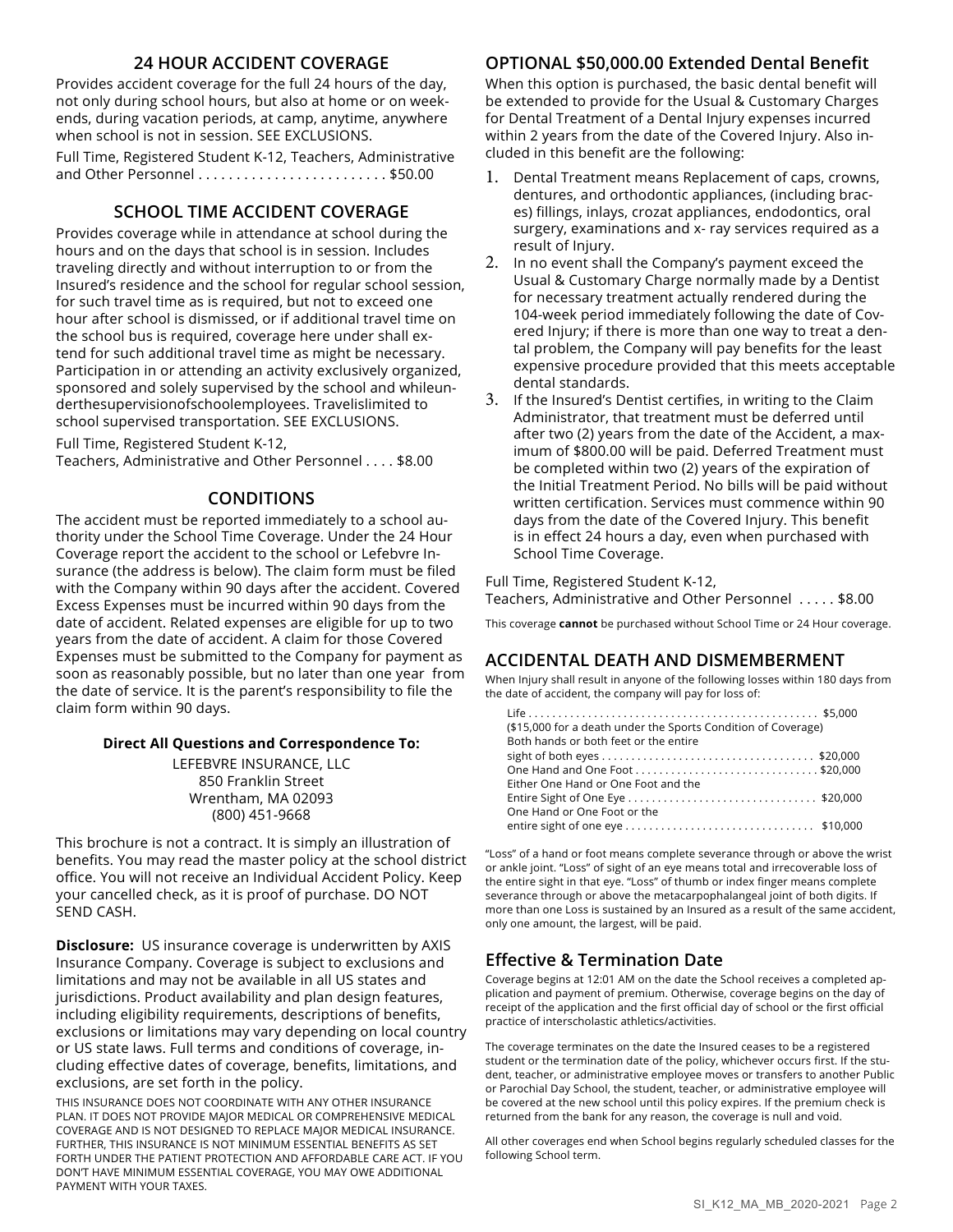## **ACCIDENT INSURANCE PROTECTION PROVIDING A MAXIMUM OF \$1,000,000 ACCIDENT MEDICAL EXPENSE**

The company will pay Usual and Customary Expenses incurred for a covered Injury if treatment is received within 90 days after the Injury. The Schedule of Benefits are stated below. Benefits are payable for 104 weeks from the date of the Injury.

#### **MAXIMUM BENEFITS Hospital Services:**

Daily Room & Board (Semi-private) . . . . . . . Up to \$800/day Intensive Care Room & Board . . . . . . . . Usual & Customary (Not to exceed 7 days)

#### **Miscellaneous Services:**

During Hospital Confinement or when surgery is performed . . . . . . . . . . . . . . . . . . . . . . . . \$800/day Emergency Room out-patient: when Hospital Confinement is not required . . . . . . . . . Usual & Customary

#### **Doctor's Services:**

Surgery, including pre and post operative care - Usual & Customary Expenses in accordance with the 1974 Revised California Relative Value Study, 5th Edition, having a conversion factor of . . . . . . . . . . . . . . . . \$150.00 unit value Anesthesia: (including administration) and assistant surgeon: (% of surgical allowance) . . . . . . . . . . . . . . . . . . . . . . . . . . . . 25% Doctor Visits other than for Physiotherapy or similar treatment when no surgery benefit is paid . . . . . . . . . . . . . . . . . . . . Usual & Customary Consultants (when required by attending physician for confirmation or determining a diagnosis, but not for treatment) and second opinion: . . . . . . . Usual&Customary

#### **Laboratory & X-Ray Services:**

| Other than Dental and including fee for                  |
|----------------------------------------------------------|
| interpretation and/or reading of X-Ray                   |
| X-ray when not Hospital Confined X-ray . Usual&Customary |
| Lab  Usual&Customary                                     |
| MRI's, CAT Scans, Laser Treatments or similar            |
| procedures, including fee for interpretation             |
|                                                          |

#### **Additional Services:**

Physiotherapy or similar treatment:

In-Hospital . . . . . . . . . . . . . . . . . . . . . . . . . Usual & Customary Out of Hospital . . . . . . . . . . . . . . . . . . . . . . . . . . . . . . \$1,500.00 Chiropractic Services (in or out of hospital) . . . . . . . \$500.00 Registered Nurse (in or out of hospital) . Usual & Customary Ambulance to initial treatment facility . . . Usual&Customary Orthopedic Appliances: In-hospital . . . . . . . . . . . . . . . . . . . . . . . . . Usual & Customary Out of Hospital . . . . . . . . . . . . . . . . . . . . . . . . . . . . . \$1,000.00 Outpatient Drugs & Medication: Administered by a Doctor . . . . . . . . . . . . Usual & Customary Eyeglasses, Contact Lenses and Hearing Aids; replacement of broken eyeglasses and/or frames, contact lenses, hearing

### aids, resulting from a covered Injury . . . . . . . . . . . \$650.00

#### **Dental Services:**

For treatment, repair or replacement of Injured natural teeth, includes initial braces when required

for treatment of a covered Injury, as well as examinations, x-rays, restorative treatment, endodontics, oral surgery, and treatment for gingivitis resulting from trauma . . . . . . . . . . . . . . . . . . . . . \$750/tooth

#### **FULL EXCESS COVERAGE**

Benefits are payable for Medically Necessary covered expenses that are in excess of amounts payable under any Other Health Care Plan and are subject to the applicable Total Maximum for all Accident Medical Benefits. If the Insured is not covered by any Other Health Care Plan providing Accident Medical Benefits, the excess provision shall not apply, and benefits are payable to the total Maximum for all Accident Medical Benefits as shown in your Master Insurance Application.

#### **EXCLUSIONS AND LIMITATIONS**

**Exclusions:** The policy does not cover any loss incurred as a result of:

#### **Limitation for Motor Vehicle Accidents**

Benefits will be paid for Covered Expenses incurred for treatment of Covered Injuries that result directly and independently of all other causes from a Covered Accident that occurred while the Insured Person was riding in or driving a Motor Vehicle. Benefits will not exceed the Benefit Limit shown in the Schedule of Benefits.

#### **Excluded Expenses**

For the purposes of this Accident Medical Benefit, the following will not be considered Medically Necessary Covered Expenses unless coverage is specifically provided:

- 1. expenses payable by any automobile insurance policy without regard to fault;
- 2. cosmetic surgery, except for reconstructive surgery needed as the result of a Covered Injury;
- 3. examination or prescriptions for, or purchase, repair or replacement of, eyeglasses, contact lenses; and
- 4. services or treatment provided by persons who do not normally charge for their services, unless there is a legal obligation to pay.
- 5. treatment of injuries that result over a period of time (such as blisters, tennis elbow, etc.), and that are a normal, foreseeable result of participation in the Covered Activity (does not apply to Voluntary Coverage) (does not apply if Expanded Sports Medical Coverage is Selected on the Master Application).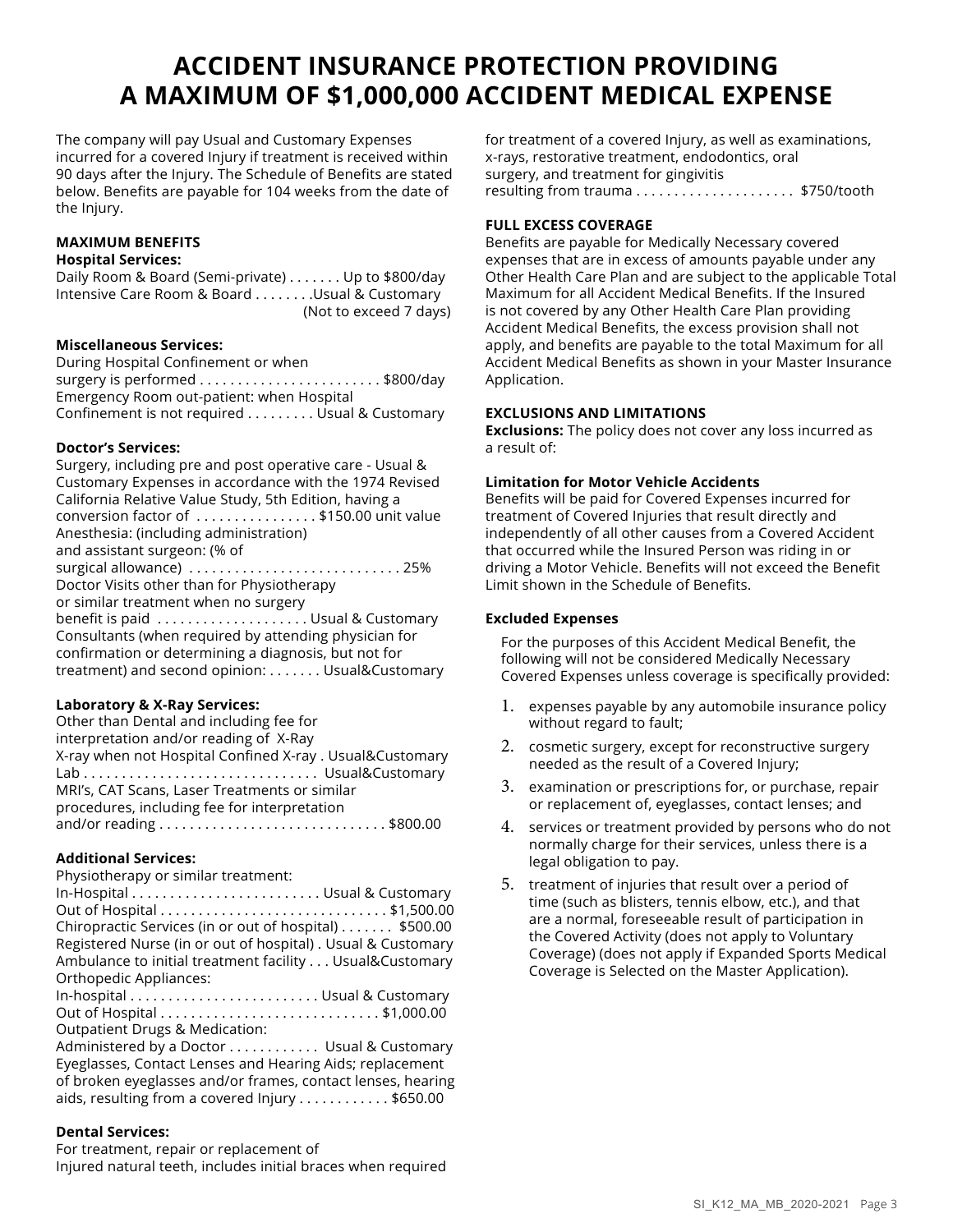#### **COMMON EXCLUSIONS:**

- 1. intentionally self-inflicted injury, suicide, or any attempt while sane or insane;
- 2. commission or attempt to commit a felony or an assault; or to which a contributing cause was the Insured Person being engaged in an illegal occupation;
- 3. commission of or active participation in a riot or insurrection;
- 4. declared or undeclared war or act of war or any act of declared or undeclared war unless specifically provided by this Policy;
- 5. flight in, boarding or alighting from an Aircraft, except as a passenger on a regularly scheduled commercial airline;
- 6. parachuting;
- 7. travel in or on any off-road motorized vehicle that does not require licensing as a motor vehicle;
- 8. sickness, disease, bodily or mental infirmity, bacterial or viral infection or medical or surgical treatment thereof, (including exposure, whether or not Accidental, to viral, bacterial or chemical agents) whether the loss results directly or indirectly from the treatment except for any bacterial infection resulting from an Accidental external cut or wound or Accidental ingestion of contaminated food;
- 9. 9. a cardiovascular, event or stroke resulting, directly and independently of all other causes, from exertion, as verified by a Physician, while the Insured Person participates in a Covered Activity (does not apply to Voluntary Coverage) (does not apply if Expanded Sports Medical Coverage is Selected on the Master Application);
- 10. voluntary ingestion of any narcotic, drug, poison, gas or fumes, unless prescribed or taken under the direction of a Physician and taken in accordance with the prescribed dosage;
- 11. injuries compensable under Workers' Compensation law or any similar law;
- 12. the Insured Person's intoxication. The Insured Person is conclusively deemed to be intoxicated if the level in His blood exceeds the amount at which a person is presumed, under the law of the locale in which the accident occurred, to be under the influence of alcohol if operating a motor vehicle, regardless of whether He is in fact operating a motor vehicle, when the injury occurs. An autopsy report from a licensed medical examiner, law enforcement officer's report, or similar items will be considered proof of the Insured Person's intoxication;
- 13. practice or play in Senior High Interscholastic Football and/or Senior High Interscholastic Sports, including travelling to and from games and practice, unless specifically provided for in the Master Insurance Application;
- 14. participation in any sports activity not specifically authorized, sponsored and supervised by the Policyholder, whether or not it takes place on the Policyholder's premises or during normal School hours, including snowboarding skiing and ice hockey;
- 15. benefits will not be paid for services or treatment rendered by any person who is:
	- a. employed or retained by the Policyholder;
	- b. living in the Insured Person's household;

c. an Immediate Family Member, including domestic partner, of either the Insured Person or the Insured Person's Spouse; or

d. the Insured Person.

#### **Disclosure**

US insurance coverage is underwritten by AXIS Insurance Company. Coverage is subject to exclusions and limitations, and may not be available in all US states and jurisdictions. Product availability and plan design features, including eligibility requirements, descriptions of benefits, exclusions or limitations may vary depending on local country or US state laws. Full terms and conditions of coverage, including effective dates of coverage, benefits, limitations, and exclusions, are set forth in the policy.

THIS INSURANCE DOES NOT COORDINATE WITH ANY OTHER INSURANCE PLAN. IT DOES NOT PROVIDE MAJOR MEDICAL OR COMPREHENSIVE MEDICAL COVERAGE AND IS NOT DESIGNED TO REPLACE MAJOR MEDICAL INSURANCE. FURTHER, THIS INSURANCE IS NOT MINIMUM ESSENTIAL BENEFITS AS SET FORTH UNDER THE PATIENT PROTECTION AND AFFORDABLE CARE ACT. IF YOU DON'T HAVE MINIMUM ESSENTIAL COVERAGE, YOU MAY OWE ADDITIONAL PAYMENT WITH YOUR TAXES.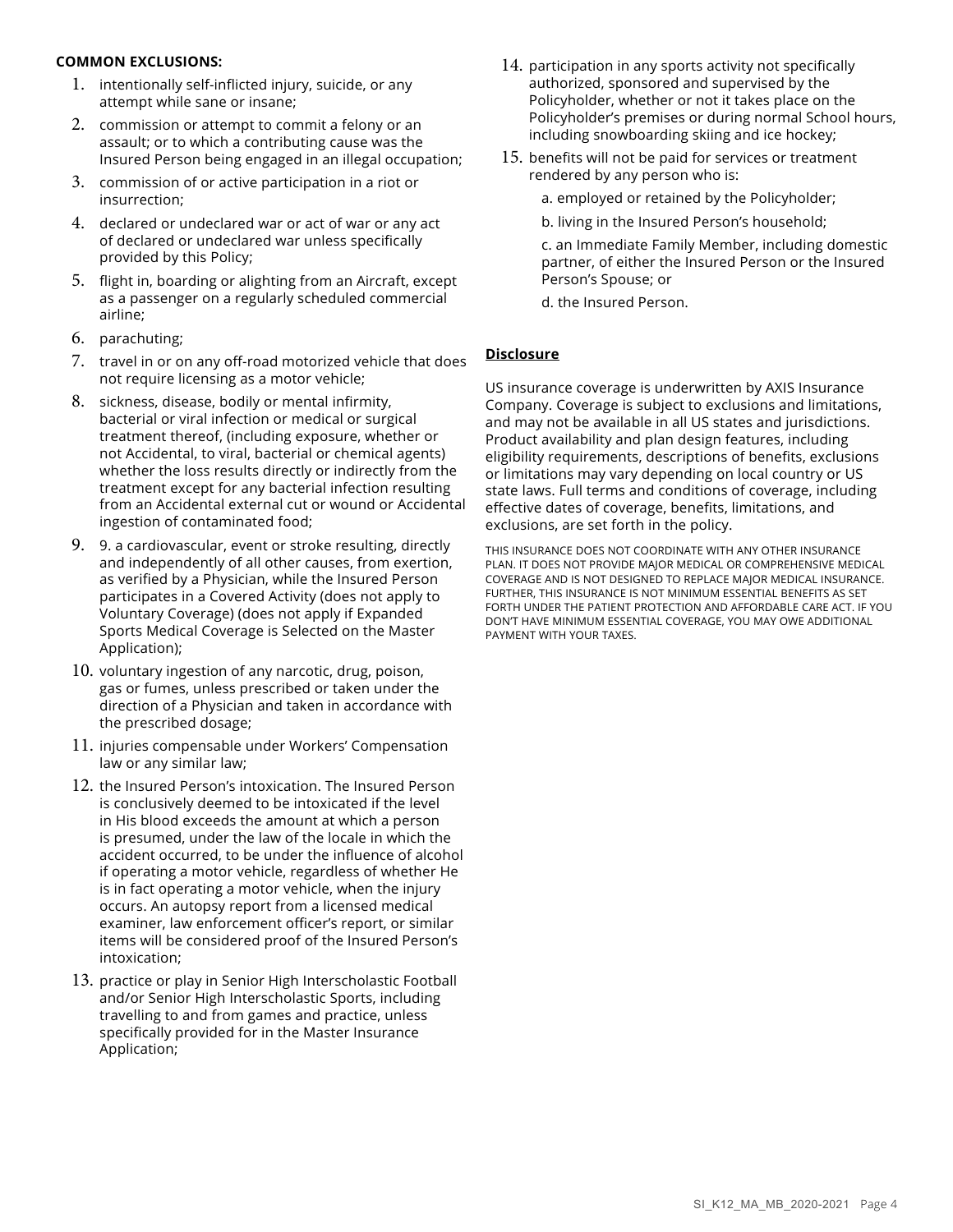# **TO FILE A CLAIM:**

- 1. Use attached claim form
- 2. Fill out all necessary information
- 3. Be sure to sign and date the bottom
- 4. Enclose any itemized bills or receipts from services rendered.
- 5. Send claim forms, itemized bills and receipts to:

**MCA Administrators, Inc.** PO Box 6540 Harrisburg, PA 17112 (800) 427-9308

Proof of Loss is required within 90 days from the date of the Accident. You have ONE year from the time Proof of Loss would have been required to file a claim. Claims submitted past this period will not be considered for payment under the policy.

#### **ENROLLMENT FORM CHECKLIST**

DID YOU:

Fill out all of the appropriate information on the enrollment form (MAKE SURE SCHOOL DISTRICT IS CLEARLY LISTED)

 $\Box$  Check the appropriate box(s) for the coverage you have selected.

Enclose a CHECK or MONEY ORDER for the total Premium (your cancelled check or money order stub will serve as proof of payment) along with the completed enrollment form in an envelope.

#### **FOR QUESTIONS, INQUIRIES, AND INFORMATION CONTACT:**

Lefebvre Insurance, LLC 850 Franklin Street Wrentham, MA 02093 (800) 451-9668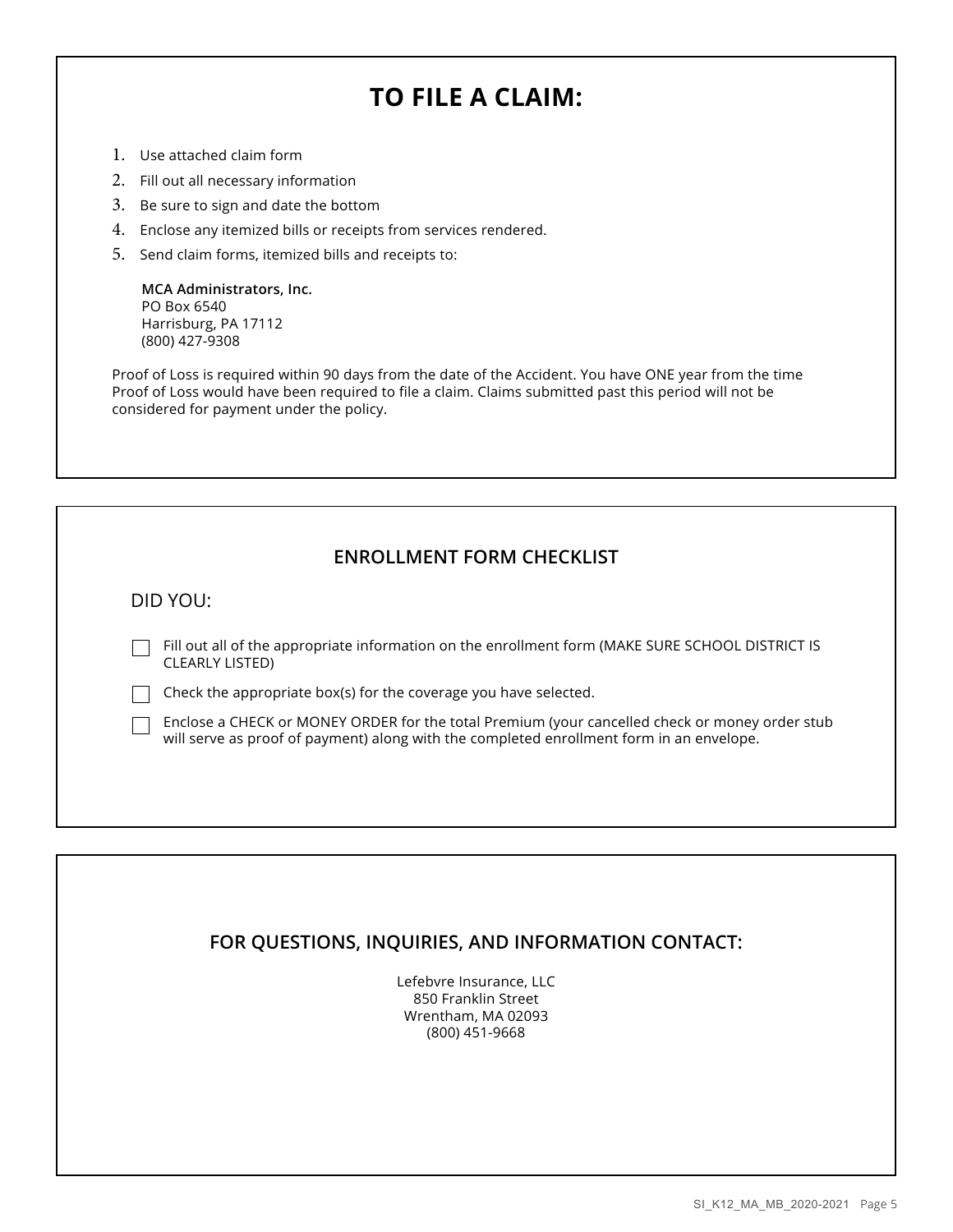### **DO NOT SEND CASH ENROLLMENT FORM**

| <b>STUDENT'S LAST NAME</b>                                                                                                                                                                                                                                                     |              |                       |
|--------------------------------------------------------------------------------------------------------------------------------------------------------------------------------------------------------------------------------------------------------------------------------|--------------|-----------------------|
| <b>STUDENT'S FIRST NAME</b>                                                                                                                                                                                                                                                    |              | <b>MIDDLE INITIAL</b> |
| BIRTH DATE (MM/DD/YYYY)                                                                                                                                                                                                                                                        | GRADE        | <b>PHONE</b>          |
| <b>HOME ADDRESS</b>                                                                                                                                                                                                                                                            |              | APT#                  |
| <b>CITY</b>                                                                                                                                                                                                                                                                    | <b>STATE</b> | ZIP                   |
| <b>SCHOOL SYSTEM/DISTRICT</b>                                                                                                                                                                                                                                                  |              |                       |
| <b>SCHOOL NAME</b>                                                                                                                                                                                                                                                             |              |                       |
| <b>FRAUD WARNING:</b><br>Any person who knowingly presents a false or fraudulent claim for payment of a loss or benefit or knowingly presents false information in an<br>application for insurance is guilty of a crime and may be subject to fines and confinement in prison. |              |                       |
| SIGNATURE OF PARENT OR GUARDIAN                                                                                                                                                                                                                                                |              | <b>DATE</b>           |
| My signature above certifies that I have read and understand the Student Accident Insurance Protection<br>brochure and agree to accept the terms and conditions stated herein.                                                                                                 |              |                       |

No obligation to purchase.

| School Year Rate - 2020-2021 √ CHECK YOUR SELECTION |  |  |  |  |  |
|-----------------------------------------------------|--|--|--|--|--|
| <b>PREMIUMS</b>                                     |  |  |  |  |  |
| $\Box$ \$58.00                                      |  |  |  |  |  |
| $\Box$ \$50.00                                      |  |  |  |  |  |
| $\Box$ \$16.00                                      |  |  |  |  |  |
| \$8.00                                              |  |  |  |  |  |
|                                                     |  |  |  |  |  |

Make checks payable to AXIS Insurance Company

#### **HOW TO ENROLL**

- 1. Decide whether you want the School Time, 24-Hour Accident Protection (with or without Dental).
- 2. Fill out the enrollment form and enclose the form along with a check or money order made payable to AXIS Insurance Company for the correct amount.
- 3. Mail envelope to Lefebvre Insurance, LLC. 850 Franklin Street Wrentham, MA 02093. Your cancelled check or money order stub will be your receipt and confirmation of payment. (Please write the student's name and school name on your check.)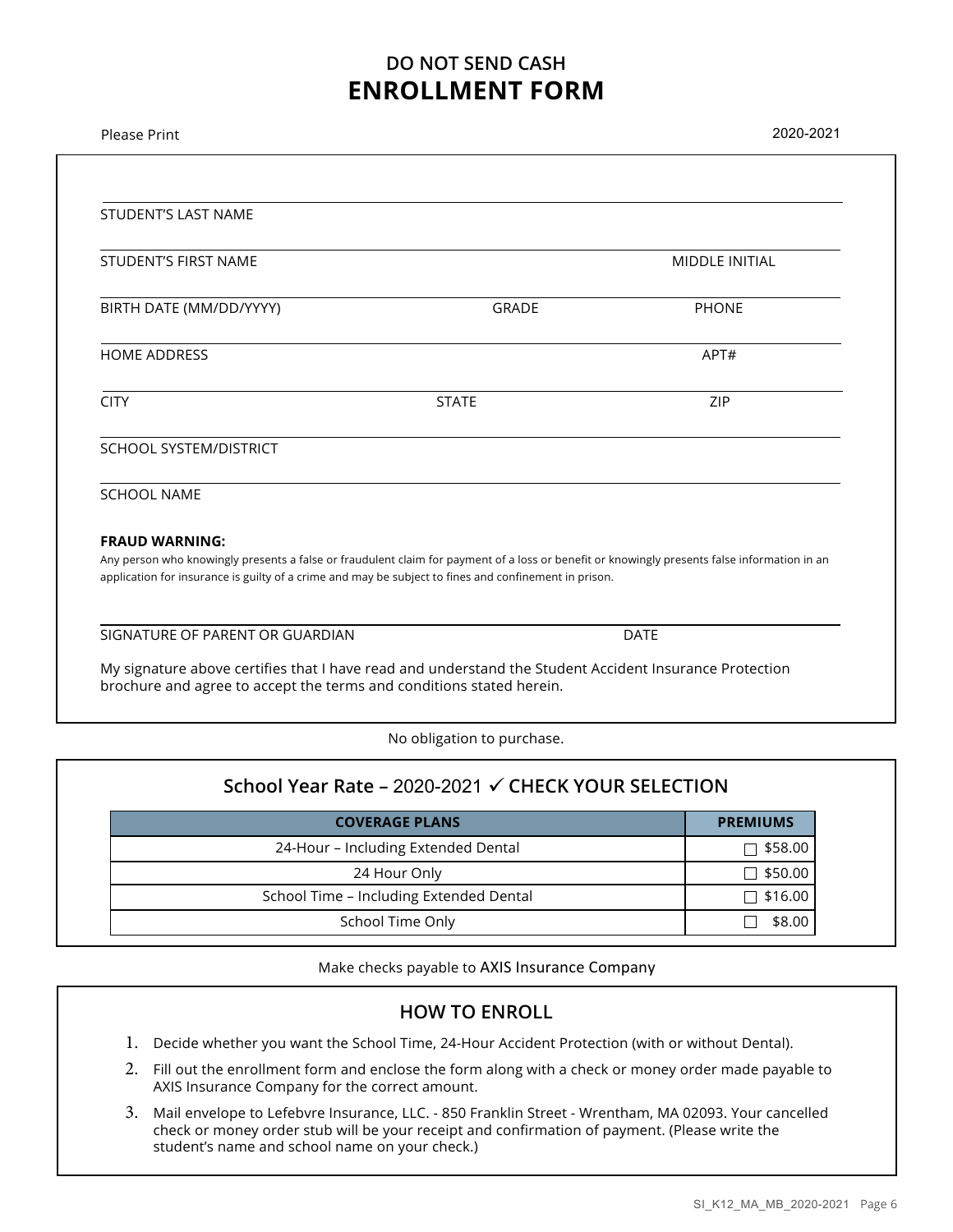1. Please Fully Complete This Form

- 2. See Filing Instructions Attached
- 3. Mail To

#### **MCA Administrators, Inc PO Box 6540 Harrisburg, PA 17112 Phone: 1-800-427-9308 Fax: 717-652-8328 Email: student-insurance@mcoa.com**



|                                                                                                                                                |                                                                                                                                                                                                                                                                                                                                                                                                                                                                                                     |                                                         |                                                  | <b>PART I - PARTICIPATING ORGANIZATION STATEMENT</b>                                                                                     |                            |                                        |                                                                                                                                                                                                                                |  |
|------------------------------------------------------------------------------------------------------------------------------------------------|-----------------------------------------------------------------------------------------------------------------------------------------------------------------------------------------------------------------------------------------------------------------------------------------------------------------------------------------------------------------------------------------------------------------------------------------------------------------------------------------------------|---------------------------------------------------------|--------------------------------------------------|------------------------------------------------------------------------------------------------------------------------------------------|----------------------------|----------------------------------------|--------------------------------------------------------------------------------------------------------------------------------------------------------------------------------------------------------------------------------|--|
| Policy Number:                                                                                                                                 |                                                                                                                                                                                                                                                                                                                                                                                                                                                                                                     | Event, Activity, or Sport:<br><b>Organization Name:</b> |                                                  |                                                                                                                                          |                            |                                        |                                                                                                                                                                                                                                |  |
| Claimant's Name (Injured Person)                                                                                                               |                                                                                                                                                                                                                                                                                                                                                                                                                                                                                                     | Participant                                             | The Injured Person Was A:<br><b>Staff Member</b> |                                                                                                                                          |                            | Date and Time of Accident:             |                                                                                                                                                                                                                                |  |
|                                                                                                                                                | Place Where Accident Occurred:                                                                                                                                                                                                                                                                                                                                                                                                                                                                      |                                                         |                                                  | Type of Injury: (Indicate Part of Body Injured - e.g. broken arm, etc.)                                                                  | Other                      |                                        |                                                                                                                                                                                                                                |  |
|                                                                                                                                                |                                                                                                                                                                                                                                                                                                                                                                                                                                                                                                     |                                                         |                                                  |                                                                                                                                          |                            |                                        |                                                                                                                                                                                                                                |  |
|                                                                                                                                                | Describe How Accident Occurred - Provide All Possible Details:                                                                                                                                                                                                                                                                                                                                                                                                                                      |                                                         |                                                  |                                                                                                                                          |                            |                                        |                                                                                                                                                                                                                                |  |
| Indicate Which Teeth Were Involved:<br>Dental<br>Claims                                                                                        |                                                                                                                                                                                                                                                                                                                                                                                                                                                                                                     |                                                         |                                                  | Describe Condition of Injured Teeth Prior To Accident:<br>Whole, Sound & Natural<br>Artificial<br>$\Box$ Filled<br>$\blacksquare$ Capped |                            |                                        |                                                                                                                                                                                                                                |  |
|                                                                                                                                                | Did Accident (Check Yes or No for Each of The Following):<br>А.<br>On Activity Premises:<br>В.<br>While Traveling Directly and Uninterruptedly to Or Form the Activity?<br>C.<br>During A Participating Organization Practice or Competition?<br>D.<br>Did Injury Result in Death:<br>Е.                                                                                                                                                                                                            |                                                         |                                                  | During A Participating Organization Sponsored & Supervised, or Sanctioned Activity?                                                      |                            | YES<br><b>YES</b><br>YES<br>YES<br>YES | Νo<br>Νo<br>No<br>No<br>No                                                                                                                                                                                                     |  |
|                                                                                                                                                | Signature of Participating Organization Representative:                                                                                                                                                                                                                                                                                                                                                                                                                                             |                                                         |                                                  | Name & Title of Participating Organization Representative:                                                                               |                            |                                        | Date:                                                                                                                                                                                                                          |  |
|                                                                                                                                                |                                                                                                                                                                                                                                                                                                                                                                                                                                                                                                     |                                                         |                                                  |                                                                                                                                          |                            |                                        |                                                                                                                                                                                                                                |  |
|                                                                                                                                                |                                                                                                                                                                                                                                                                                                                                                                                                                                                                                                     |                                                         |                                                  | <b>PART II - PARENT, RESPONSIBLE PARTY, OR GUARDIAN STATEMENT</b>                                                                        |                            |                                        |                                                                                                                                                                                                                                |  |
|                                                                                                                                                | Best Contact Number (Included Area Code):                                                                                                                                                                                                                                                                                                                                                                                                                                                           |                                                         |                                                  | Social Security Number (Of Injured):                                                                                                     | Gender (Of Injured):<br>■м | l 1<br>$\mathsf{F}$                    | Date of Birth (Of Injured):                                                                                                                                                                                                    |  |
|                                                                                                                                                | Address (in which information should be mailed to):                                                                                                                                                                                                                                                                                                                                                                                                                                                 |                                                         |                                                  |                                                                                                                                          |                            |                                        |                                                                                                                                                                                                                                |  |
|                                                                                                                                                | Do you/spouse/parent have medical/health care, or are you enrolled as an individual, employee or dependent member of a Health Maintenance<br>Organization (HMO) or similar prepaid health care plan, or any other type of accident/health/sickness plan coverage through an employer, a<br>parent's employer, or other source?<br>If yes, name of insurance company:<br>Are you eligible to receive benefits under any governmental plan or program, including Medicare?<br>If yes, please explain: | <b>TYES</b>                                             | No                                               |                                                                                                                                          |                            | Policy #:<br>YES                       | No                                                                                                                                                                                                                             |  |
|                                                                                                                                                |                                                                                                                                                                                                                                                                                                                                                                                                                                                                                                     |                                                         |                                                  |                                                                                                                                          |                            |                                        |                                                                                                                                                                                                                                |  |
|                                                                                                                                                |                                                                                                                                                                                                                                                                                                                                                                                                                                                                                                     |                                                         |                                                  |                                                                                                                                          |                            |                                        |                                                                                                                                                                                                                                |  |
|                                                                                                                                                |                                                                                                                                                                                                                                                                                                                                                                                                                                                                                                     |                                                         |                                                  | <b>PART III - AUTHORIZATIONS</b>                                                                                                         |                            |                                        |                                                                                                                                                                                                                                |  |
|                                                                                                                                                | I authorize medical payments to physician or supplier for services described on any attached statements. If not signed, provide proof of payment.                                                                                                                                                                                                                                                                                                                                                   |                                                         |                                                  |                                                                                                                                          |                            |                                        |                                                                                                                                                                                                                                |  |
| <b>SIGNATURE:</b>                                                                                                                              |                                                                                                                                                                                                                                                                                                                                                                                                                                                                                                     |                                                         |                                                  |                                                                                                                                          |                            |                                        | DATE: the contract of the contract of the contract of the contract of the contract of the contract of the contract of the contract of the contract of the contract of the contract of the contract of the contract of the cont |  |
|                                                                                                                                                | I authorize any physician, medical professional, hospital, covered entity as defined under HIPPA, insurer or other organization or person having                                                                                                                                                                                                                                                                                                                                                    |                                                         |                                                  |                                                                                                                                          |                            |                                        |                                                                                                                                                                                                                                |  |
|                                                                                                                                                | any records, dates or information concerning the claimant to disclose when requested to do so, all information with respect to any injury, policy                                                                                                                                                                                                                                                                                                                                                   |                                                         |                                                  |                                                                                                                                          |                            |                                        |                                                                                                                                                                                                                                |  |
| coverage, medical history, consultation, prescription or treatment, and copies of all hospital or medical records or all such records in their |                                                                                                                                                                                                                                                                                                                                                                                                                                                                                                     |                                                         |                                                  |                                                                                                                                          |                            |                                        |                                                                                                                                                                                                                                |  |
| and valid as the original.                                                                                                                     | entirety to AXIS Insurance Company or its designated administrator. A photo static copy of this authorization shall be considered as effective                                                                                                                                                                                                                                                                                                                                                      |                                                         |                                                  |                                                                                                                                          |                            |                                        |                                                                                                                                                                                                                                |  |
|                                                                                                                                                | agree that should it be determined at a later date there is other insurance (or similar), to reimburse AXIS Insurance Company to the extent of                                                                                                                                                                                                                                                                                                                                                      |                                                         |                                                  |                                                                                                                                          |                            |                                        |                                                                                                                                                                                                                                |  |
|                                                                                                                                                | any amount collectible. I understand that any person who knowingly and with the intent to defraud or deceive any insurance company; files a                                                                                                                                                                                                                                                                                                                                                         |                                                         |                                                  |                                                                                                                                          |                            |                                        |                                                                                                                                                                                                                                |  |
|                                                                                                                                                | claim containing any material by false, incomplete, or misleading information, may be subjected to prosecution for insurance fraud.                                                                                                                                                                                                                                                                                                                                                                 |                                                         |                                                  |                                                                                                                                          |                            |                                        |                                                                                                                                                                                                                                |  |
|                                                                                                                                                | <b>SIGNATURE:</b><br>DATE:                                                                                                                                                                                                                                                                                                                                                                                                                                                                          |                                                         |                                                  |                                                                                                                                          |                            |                                        |                                                                                                                                                                                                                                |  |

SI\_K12\_MA\_MB\_2020-2021 Page 7